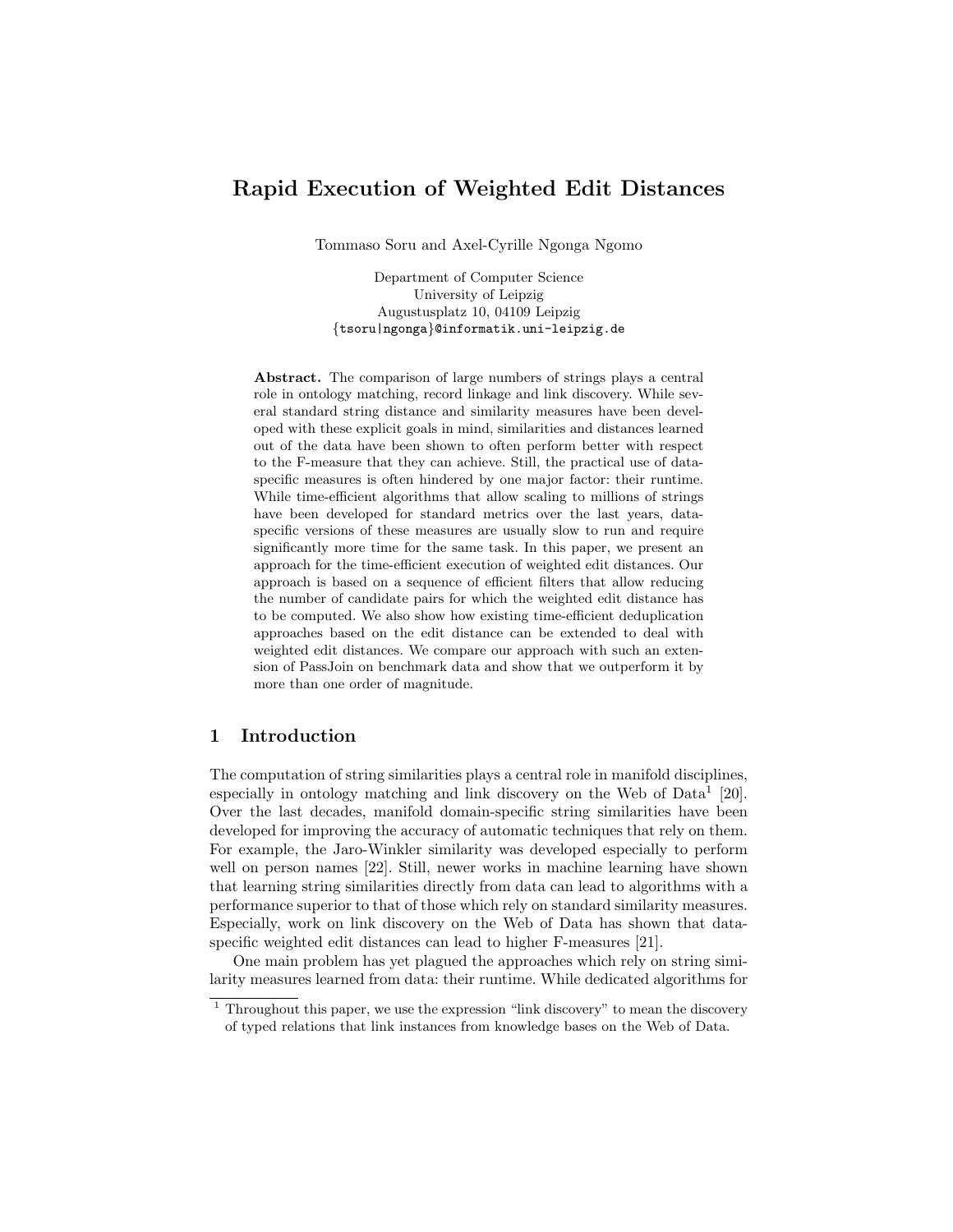the time-efficient comparison of large volumes of data have been developed over the last years (e.g.,  $PPJoin+$  [24], EDJoin [23], PassJoin [12] and TrieJoin [6]), the time-efficient computation of data-specific string similarities has been paid little attention to. Thus, running the data-specific counterparts of standard similarity measures is often orders of magnitude slower. Previous work have circumvented this problem in manifold ways, including the execution of approximations of the data-specific similarity measure. For example, weighted edit distances are sometimes approximated by first computing the edit distance between two strings  $A$  and  $B$  and only subsequently applying the weight of each of the edit operations [10]. Other approximations can be found in [3, 2].

In this paper, we address the problem of the time-efficient computation of weighted edit distances by presenting a novel approach, REEDED. Our approach uses weight bounds on the input cost matrix to efficiently discard similarity computations that would lead to dissimilar pairs. By these means, REEDED can outperform state-of-the-art approaches for the computation of edit distances by more than one order of magnitude on real datasets. We explain our approach by using an example from link discovery based on the data shown in Table 1. Here, the task is to detect possible pairs  $(s, t) \in S \times T$  such that s owl: same As t, where  $S$  is a set of source resources and  $T$  is a set of target resources.

This paper is structured as follows: In Section 2, we present preliminaries to our work. Thereafter, we present the REEDED approach for the time-efficient computation of weighted edit distances (Section 3). In Section 4, we evaluate our approach on four datasets and show that we outperform a weighted version of the state-of-the-art approach PassJoin by more than one order of magnitude. Finally, we conclude with Section 6 after giving a brief overview of related work in Section 5.

## 2 Preliminaries

## 2.1 Notation and Problem Statement

Let  $\Sigma$  be an alphabet and  $\Sigma^*$  be the set all sequences that can be generated by using elements of  $\Sigma$ . We call the elements of  $\Sigma$  characters and assume that  $\Sigma$ contains the empty character  $\epsilon$ . The edit distance – or Levenshtein distance – of two strings  $A \in \Sigma^*$  and  $B \in \Sigma^*$  is the minimum number of edit operations that must be performed to transform  $A$  into  $B$  [11]. An *edit operation* can be the insertion or the deletion of a character, or the substitution of a character with another one. In a *plain* edit distance environment, all edit operations have a cost of 1. Thus, the distance between the strings "Generalized" and "Generalised" is the same as the distance between "Diabetes Type I" and "Diabetes Type II". Yet, while the first pair of strings is clearly semantically equivalent for most applications, the elements of the second pair bears related yet significantly different semantics (especially for medical applications). To account for the higher probability of edit operations on certain characters bearing a higher semantic difference, weighted edit distances were developed. In a weighted edit distance environment, a cost function  $cost : \Sigma \times \Sigma \rightarrow [0,1]$  assigned to each of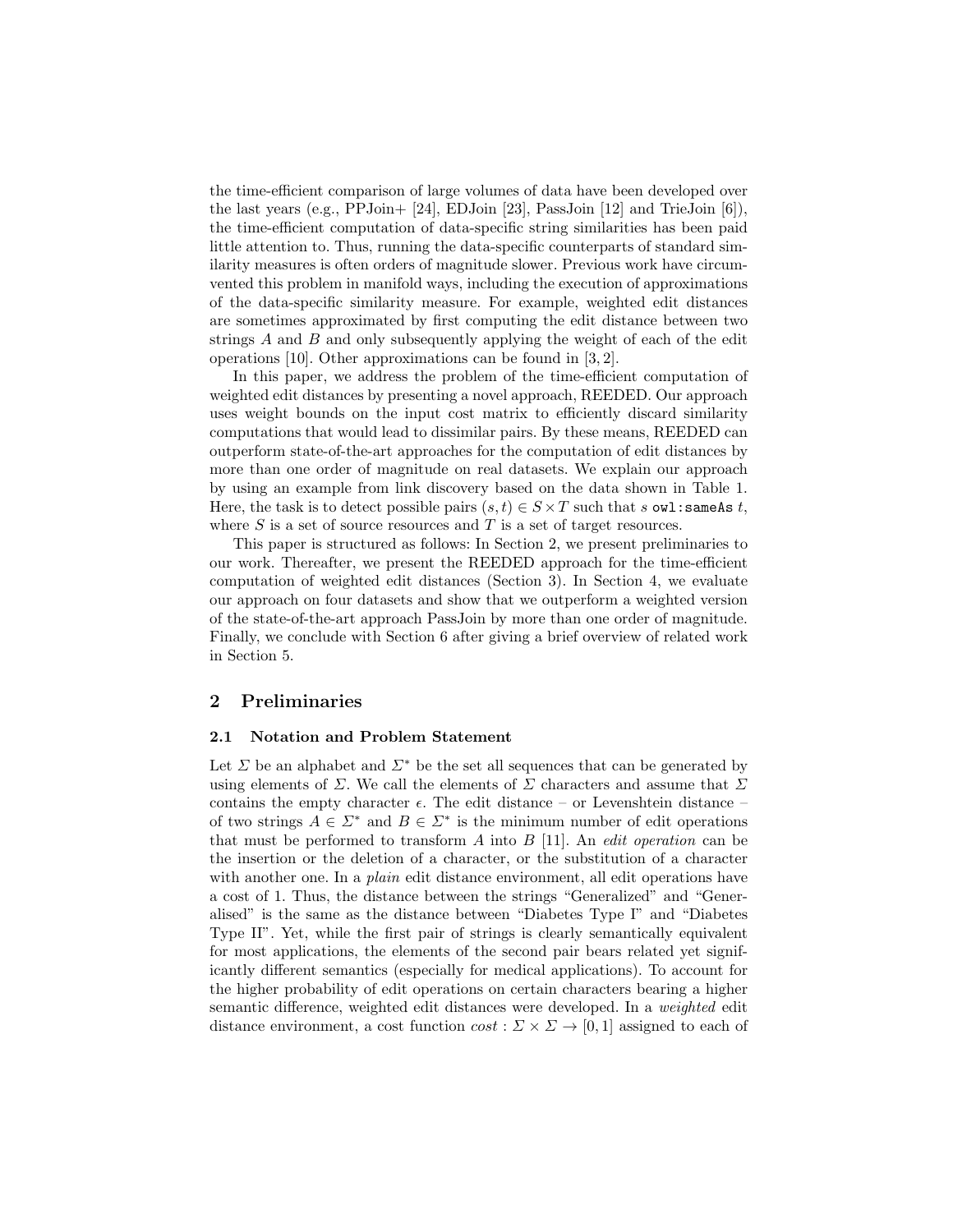the possible edit operations. The totality all of costs can be encoded in a cost *matrix* M. The cost matrix is quadratic and of dimensions  $|\Sigma| \times |\Sigma|$  for which the following holds:

$$
\forall i \in \{1, \dots, |\Sigma|\} \ m_{ii} = 0 \tag{1}
$$

The entry  $m_{ij}$  is the cost for substituting the i<sup>th</sup> character  $c_i$  of  $\Sigma$  with the j<sup>th</sup> character  $c_j$  of the same set. Note that if  $c_i = \epsilon$ ,  $m_{ij}$  encode the insertion of  $c_j$ . On the other hand, if  $c_j = \epsilon$ ,  $m_{ij}$  encode the deletion of  $c_i$ .

In most applications which require comparing large sets of strings, string similarities are used to address the following problem: Given a set  $S$  of source strings and a set T of target strings, find the set  $\mathcal{R}(S, T, \delta_p, \theta)$  of all pairs  $(A, B) \in$  $S \times T$  such that

$$
\delta_p(A, B) \le \theta \tag{2}
$$

where  $\theta$  is a distance threshold and  $\delta_p$  is the plain edit distance. Several scalable approaches have been developed to tackle this problem for plain edit distances [12, 24, 23]. Still, to the best of our knowledge, no scalable approach has been proposed for finding all  $(A, B) \in S \times T$  such that  $\delta(A, B) \leq \theta$  for weighted edit distances  $\delta$ . In this paper we address exactly this problem by presenting REEDED. This approach assumes that the computation of weighted edit distances can be carried out by using an extension of the dynamic programming approach used for the plain edit distance.

## 2.2 Extension of Non-Weighted Approaches

All of the approaches developed to address the problem at hand with the plain edit distance can be easily extended to deal with weighted edit distances for which the dynamic programming approach underlying the computation of the plain edit distance still holds. Such an extension can be carried out in the following fashion: Let

$$
\mu = \min_{1 \le i,j \le |\Sigma| \wedge i \ne j} m_{ij}.\tag{3}
$$

Then, if the weighted edit distance between two strings  $A$  and  $B$  is  $d$ , then at most  $d/\mu$  edit operations were carried out to transform A into B. By using this insight, we can postulate that for any weighted edit distance  $\delta$  with cost matrix M, the following holds

$$
\forall A \in \Sigma^* \ \forall B \in \Sigma^* \ \delta(A, B) \le \theta \to \delta_p(A, B) \le \frac{\theta}{\mu}.\tag{4}
$$

Thus, we can reduce the task of finding the set  $\mathcal{R}(S, T, \delta, \theta)$  to that of first finding  $\mathcal{R}(S, T, \delta_p, \theta/\mu)$  and subsequently filtering  $\mathcal{R}(S, T, \delta_p, \theta/\mu)$  by using the condition  $\delta(A, B) \leq \theta$ . To the best of our knowledge, PassJoin [12] is currently the fastest approach for computing  $\mathcal{R}(S, T, \delta_p, \theta)$  with plain edit distances. We thus extended it to deal with weighted edit distances and compared it with our approach. Our results show that we outperform the extension of PassJoin by more than one order of magnitude.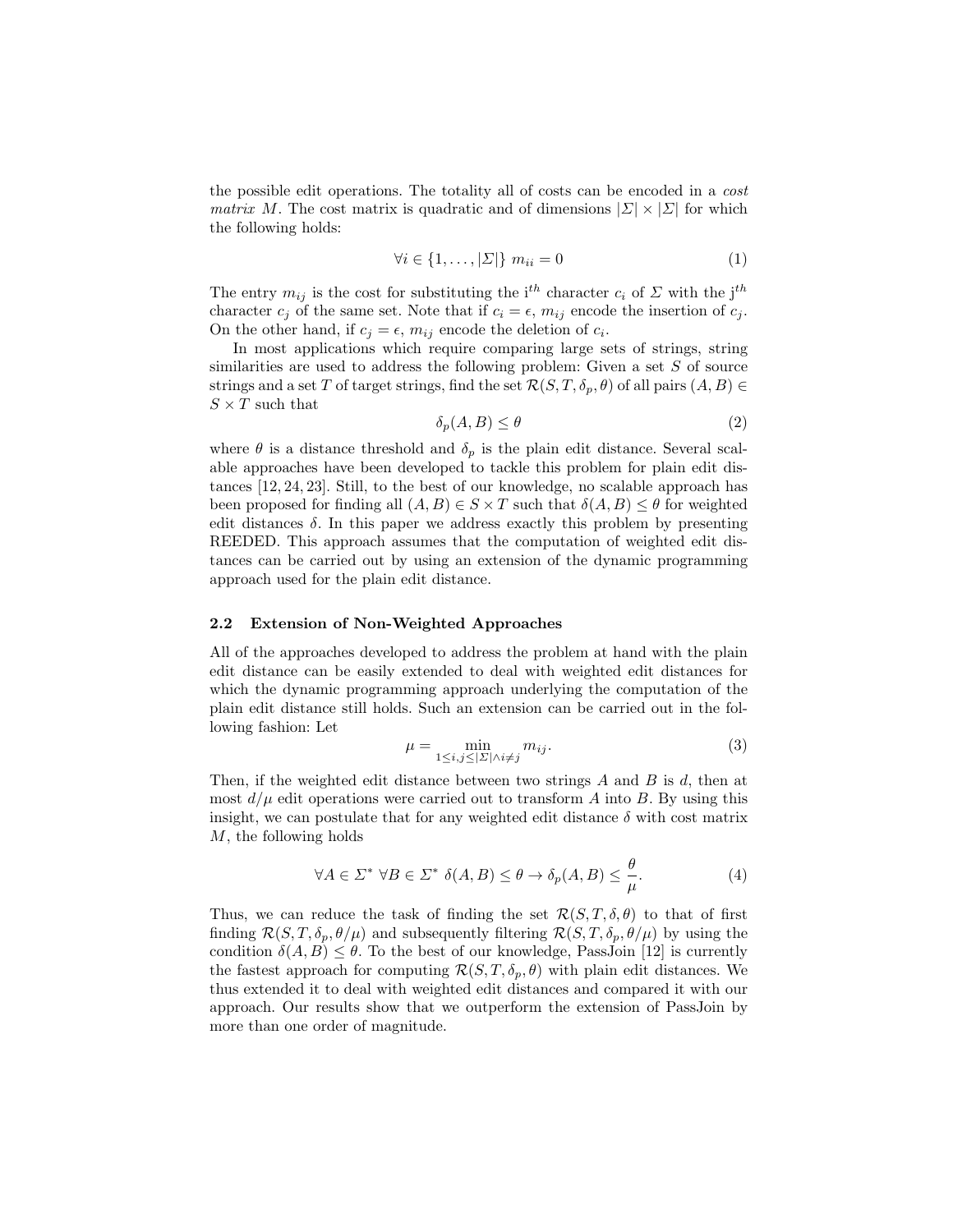## 3 The REEDED Approach

### 3.1 Overview

Our approach REEDED (Rapid Execution of Weighted Edit Distances) aims to compute similar strings using weighted edit distance within a practicable amount of time. The REEDED approach is basically composed of three nested filters as shown in Figure 1, where each filter takes a set of pairs as input and yields a subset of the input set according to a predefined rule. In the initial step of REEDED, the input data is loaded from  $S$ , a source data set, and  $T$ , a target data set. Their Cartesian product  $S \times T$  is the input of the first length-aware filter. The output of the first filter  $\mathcal L$  is the input of the second character-aware filter. The weighted edit distance will be calculated only for the pairs that pass through the second filter, i.e. set  $\mathcal N$ . The final result  $\mathcal A$  is the set of pairs whose weighted edit distance is less or equal than a threshold  $\theta$ . Note that pairs are processed one by one. This ensures that our algorithm performs well with respect to its space complexity.



Fig. 1. Flowchart of the REEDED approach.

Table 1. Example data sets.

| Sources $(S)$               | Targets $(T)$               |  |  |  |
|-----------------------------|-----------------------------|--|--|--|
| <i>id</i> name              | <i>id</i> name              |  |  |  |
| $s_1$ Basal cell carcinoma  | $t_1$ Basal Cell Carcinoma  |  |  |  |
| $s_2$ Blepharophimosi       | $t_2$ Blepharophimosis      |  |  |  |
| $s_3$ Blepharospasm         | $t_3$ Blepharospasm         |  |  |  |
| $s_4$ Brachydactyly type A1 | $t_4$ Brachydactyly Type A1 |  |  |  |
| $s_5$ Brachydactyly type A2 | $t_5$ Brachydactyly Type A2 |  |  |  |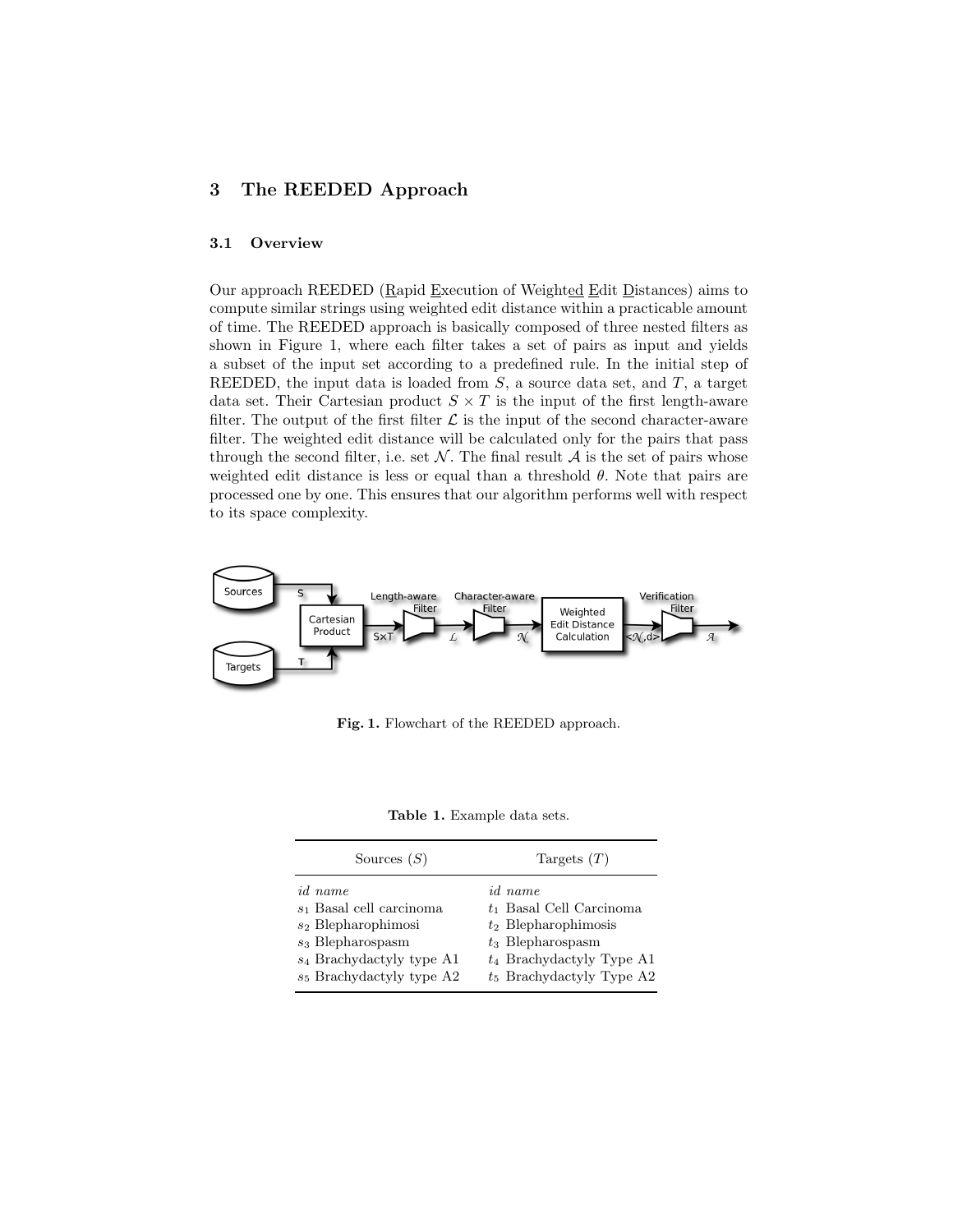#### 3.2 Key Assumption

Similarly to the extensions of plain edit distances for weighted edit distances, REEDED assumes the dynamic programming approach commonly used for computing plain edit distances can be used for computing the weighted edit distance described by the cost matrix  $M$ . With respect to  $M$ , this assumption translates to the weights in the matrix being such that there is no sequence of two edit operations  $m_{ij}$  and  $m_{i'j'}$  that is equivalent to a third edit operation  $m_{i''j''}$  with

$$
m_{i^{\prime\prime}j^{\prime\prime}} > m_{ij} + m_{i^{\prime}j^{\prime}}.\tag{5}
$$

for  $(i \neq j) \wedge (i' \neq j') \wedge (i'' \neq j'')$ . Formally, we can enforce this condition of the cost matrix M by ensuring that

$$
\exists k > 0 \ \forall m_{ij} : k < m_{ij} \le 2k. \tag{6}
$$

Given that the entries in cost matrices are usually bound to have a maximal value of 1, we will assume without restriction of generality that

$$
\forall i \in \{1, \ldots, |\Sigma|\} \forall j \in \{1, \ldots, |\Sigma|\} \ i \neq j \to 0.5 < m_{ij} \leq 1. \tag{7}
$$

Thus, in the following, we will assume that  $\forall m_{ij} : m_{ij} > 0.5$ .

#### 3.3 Length-aware Filter

The length-aware filter is the first filter of REEDED. Once the data sets have been loaded, the Cartesian product

$$
S \times T = \{ \langle s, t \rangle : s \in S, t \in T \}
$$
\n
$$
(8)
$$

is computed, which in our example corresponds to  $\{\langle s_1, t_1 \rangle, \langle s_1, t_2 \rangle, \ldots, \langle s_5, t_5 \rangle\}.$ The basic insight behind the first filter is that given two strings  $s$  and  $t$  with lengths |s| resp. |t|, we need at least  $||s|-|t||$  edit operations to transform s into t. Now given that each edit operation costs at least  $\mu$ , the cost of transforming s to t will be at least  $\mu||s| - |t||$ . Consequently, the rule which the filter relies on is the following:

$$
\langle s, t \rangle \in \mathcal{L} \implies \langle s, t \rangle \in S \times T \wedge ||s| - |t|| \le \theta/\mu. \tag{9}
$$

In the following, we will set  $\tau = \theta/\mu$ , where  $\mu$  is as defined in Equation (3).

In our example, let us assume  $\theta = 1$  and  $m_{ij} \in (0.5, 1.0]$ . Then,  $\tau = 2$ . If we assume that S.name has been mapped to T.name, then at the end of this step, 13 of the 25 initial pairs in  $S \times T$  are dismissed. The remaining 8 pairs are:

$$
\mathcal{L} = \{ \langle s_1, t_1 \rangle, \langle s_2, t_2 \rangle, \langle s_3, t_3 \rangle, \langle s_4, t_4 \rangle, \langle s_5, t_5 \rangle, \langle s_2, t_3 \rangle, \langle s_4, t_5 \rangle, \langle s_5, t_4 \rangle \}.
$$
 (10)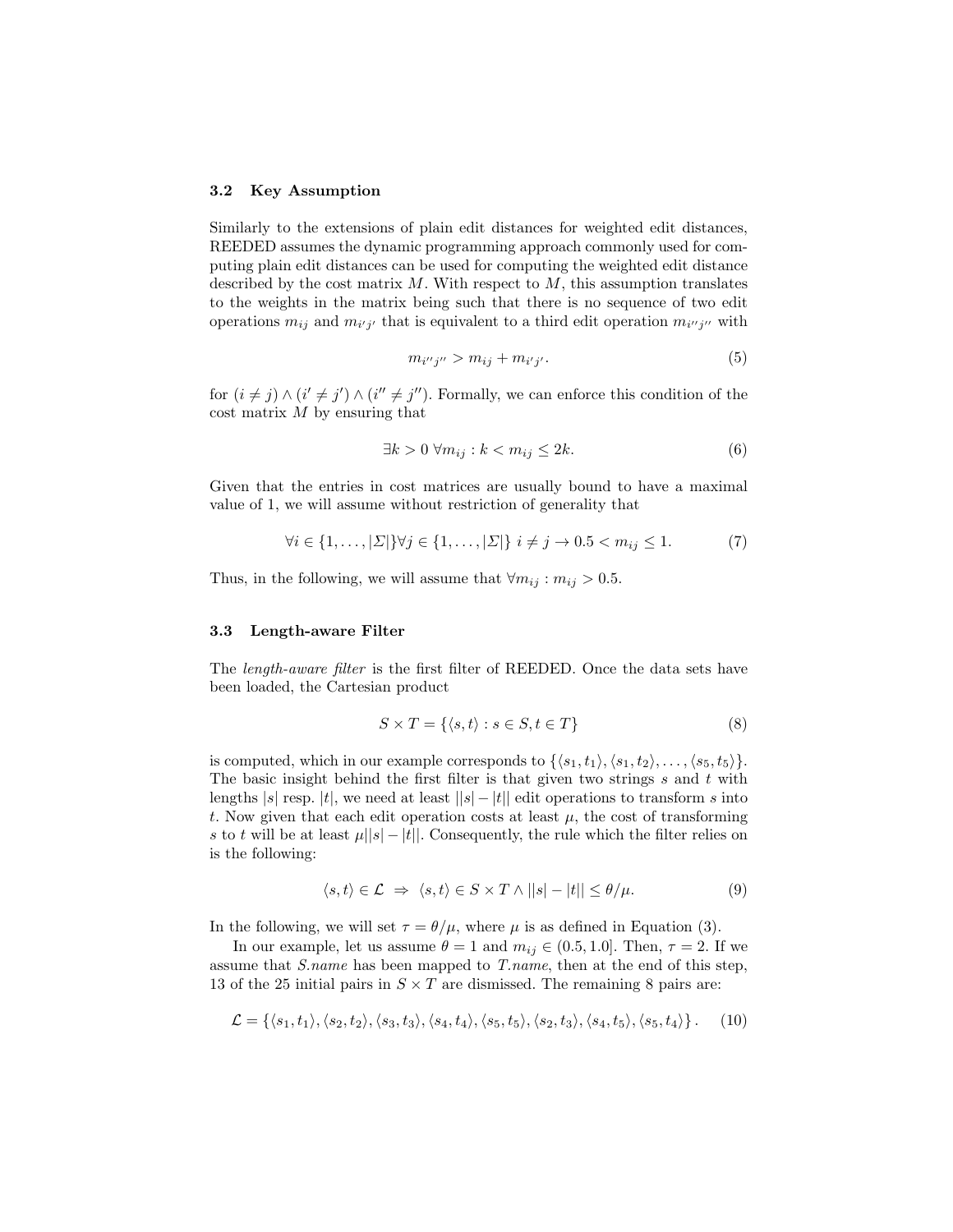#### 3.4 Character-aware Filter

The second filter is the *character-aware filter* which only selects the pairs of strings that do not differ by more than a given number of characters. The intuition behind the filter is that given two strings s and t, if  $|C|$  is the number of characters that do not belong to both strings, we need at least  $\lceil |C|/2 \rceil$  operations to transform s into t. As above, the cost of transforming s to t will be at least  $\mu$ [ $|C|/2$ ]. The characters of each string are collected into two sets, respectively  $C_s$  for the source string and  $C_t$  for the target string. Since s and t may contain more than one occurrence of a single character, characters in  $C_s$  and  $C_t$ are enumerated. Then, the algorithm computes their exclusive disjunction  $C$ :

$$
C = C_s \oplus C_t. \tag{11}
$$

Finally, the filter performs the selection by applying the rule:

$$
\langle s, t \rangle \in \mathcal{N} \iff \langle s, t \rangle \in \mathcal{L} \land \left\lceil \frac{|C|}{2} \right\rceil \le \tau. \tag{12}
$$

In our example, a further pair can be dismissed by these means, leading to the set of remaining pairs being as follows:

$$
\mathcal{N} = \{ \langle s_1, t_1 \rangle, \langle s_2, t_2 \rangle, \langle s_3, t_3 \rangle, \langle s_4, t_4 \rangle, \langle s_5, t_5 \rangle, \langle s_4, t_5 \rangle, \langle s_5, t_4 \rangle \}
$$

The pair that is rejected is  $\langle s_2, t_3 \rangle$ , for which  $C = \{h_1, i_1, o_1, i_2, a_1, s_1\}$ , which leads to the rule not being satisfied.

### 3.5 Verification

For all the pairs left in  $N$ , the weighted edit distance among is calculated. After that, the third filter selects the pairs whose distance is less or equal than  $\theta$ .

$$
\langle s, t \rangle \in \mathcal{A} \iff \langle s, t \rangle \in \mathcal{N} \land \delta \left( s, t \right) \le \theta \tag{13}
$$

In our example data sets, the set

$$
\mathcal{A} = \{ \langle s_1, t_1 \rangle, \langle s_2, t_2 \rangle, \langle s_3, t_3 \rangle, \langle s_4, t_4 \rangle, \langle s_5, t_5 \rangle \}
$$
(14)

is the final result of the selection. Note that the pairs  $\langle s_4, t_5 \rangle$  and  $\langle s_5, t_4 \rangle$  are discarded, because their distance  $(1.2)$  is greater than the threshold  $(1.0)$ . <sup>2</sup>

## 4 Evaluation

The goal of our evaluation was to quantify how well REEDED performs in comparison to the state of the art. We thus compared REEDED with the extension of PassJoin as proposed in [12]. We chose PassJoin because it was shown to outperform other approaches for the efficient computation of edit distances, incl. EDJoin [23] and TrieJoin [6]. Note that we did run an implementation of EdJoin on the DBLP dataset presented below and it required approximately twice the runtime of PassJoin.

 $^{\rm 2}$  A proof of the correctness of REEDED can be found in the extended version of this paper at http://svn.aksw.org/papers/2013/OM\_Reeded/public.pdf.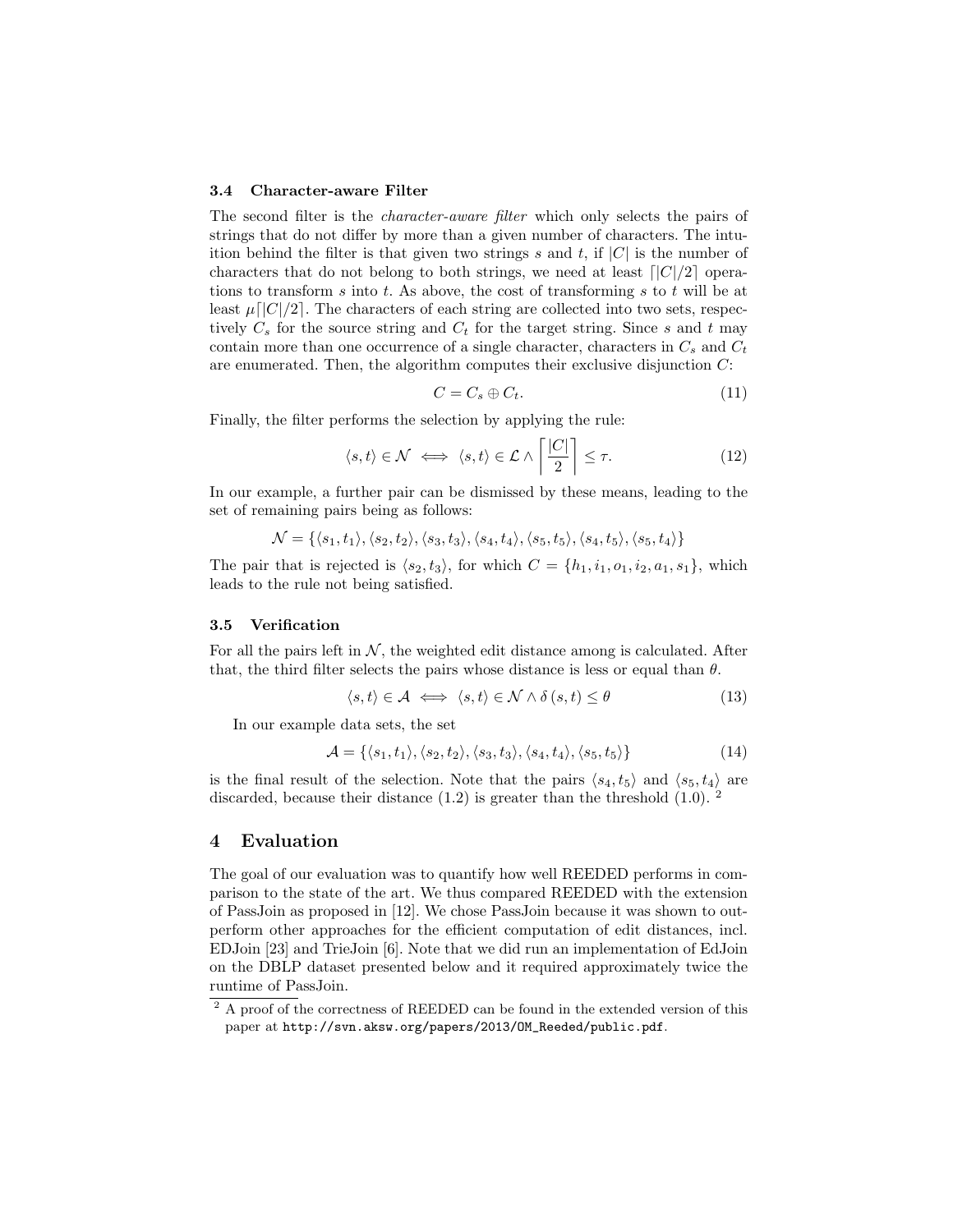### 4.1 Experimental Setup

We compared the approaches across several distance thresholds on four different datasets that were extracted from real data (see Fig. 2).<sup>3</sup> The first two of these data sets contained publication data from the datasets DBLP and ACM. The third and fourth dataset contained product labels from the product catalogs Google Products and ABT [9]. We chose these datasets because they were extracted from real data sources and because of the different string length distribution across them. By running our experiments on these data sets, we could thus ensure that our results are not only valid on certain string length distributions. As weight matrix we used a confusion matrix built upon the frequency of typographical errors presented in [8]. The original confusion matrices report the number of occurrences  $f$  for each error:

$$
\Phi^{S} = \{f_{ij} : \text{substitution of } i \text{ (incorrect) for } j \text{ (correct)}\}\
$$
 (15)

$$
\Phi^I = \{f_{ij} : \text{insertion of } j \text{ after } i\} \tag{16}
$$

$$
\Phi^D = \{f_{ij} : \text{deletion of } j \text{ after } i\} \tag{17}
$$

For insertion and deletion, we calculate the total frequency:

$$
\omega_j^I = \sum_i \Phi_{ij}^I \tag{18}
$$

$$
\omega_j^D = \sum_i \Phi_{ij}^D \tag{19}
$$

The weights of our weight matrix are thus defined as:

$$
m_{ij} = \begin{cases} 1 - \frac{\Phi_{ij}^S}{2 \max(\Phi^S)} & \text{: } i \neq \epsilon \land j \neq \epsilon \\ 1 - \frac{\omega_j^I - \min(\omega^I)}{2(\max(\omega^I) - \min(\omega^I))} & \text{: } i = \epsilon \land j \neq \epsilon \\ 1 - \frac{\omega_i^D - \min(\omega^D)}{2(\max(\omega^D) - \min(\omega^D))} & \text{: } i \neq \epsilon \land j = \epsilon \end{cases}
$$
(20)

In other words, the higher the probability of an error encoded in  $m_{ij}$ , the lower its weight.

All experiments were carried out on a 64-bit server running Ubuntu 10.0.4 with 4 GB of RAM and a 2.5 GHz XEON CPU. Each experiment was run 5 times.

## 4.2 Results

In Figure 2 we show the string length distribution in the data sets. The results of our experiments are shown in Table 2. Our results show clearly that REEDED

<sup>3</sup> The data used for the evaluation is publicly available at http://dbs.uni-leipzig. de/en/research/projects/object\\_matching/fever/benchmark\\_datasets\ \_for\\_entity\\_resolution.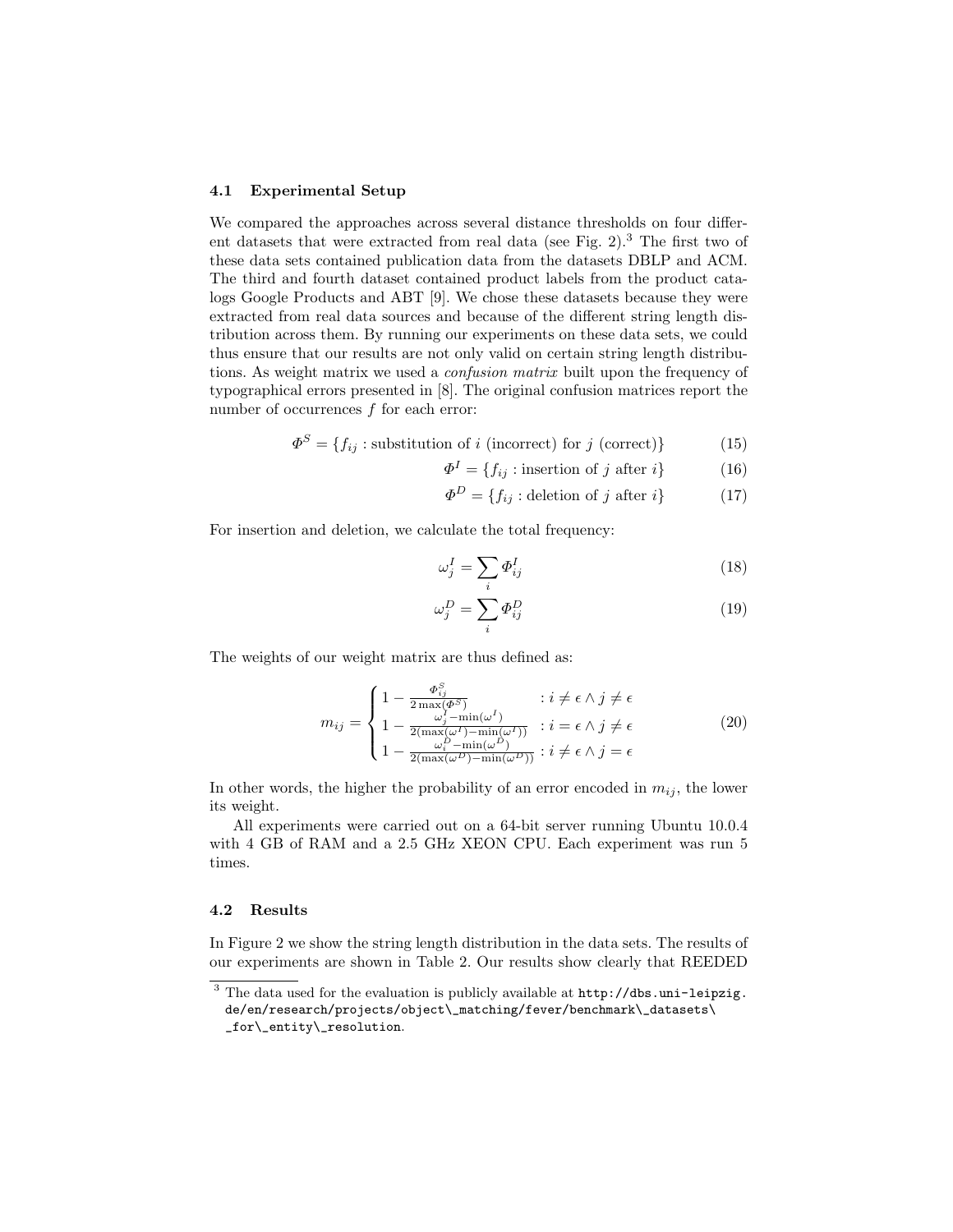

Fig. 2. Distribution of string lengths.

outperforms PassJoin in all experimental settings. On the DBLP dataset (average string length = 56.36), REEDED is already 2 times faster than PassJoin for the threshold 2. For  $\theta = 4$ , we reach an order of magnitude in difference with runtimes of 25.91 (REEDED) and 246.93 (PassJoin). The runtime of REEDED seems to grow quasi-linearly with increasing values of  $\theta$ . The results on ACM corroborate the results for the two algorithms. Here, we are 2.16 times faster than PassJoin for  $\theta = 2$  and 6.57 times faster for  $\theta = 5$ . We achieve similar results on the Google Products dataset and are an order of magnitude faster than PassJoin for  $\theta = 4$  already. The results we achieve the ABT dataset allow deriving further characteristics of REEDED. Here, the algorithm scales best and requires for  $\theta = 5$  solely 1.58 times the runtime it required for  $\theta = 1$ . This is clearly due to the considerably longer strings contained in this dataset.

We analyzed the results on each of the filters in our approach and measure the reduction ratio (given by  $1 - |N|/|S \times T|$ ) achieved by the length-aware and character-aware filters. Table 3 shows the set sizes at each filtering step. Both the first and the second filter reduce the number of selected pairs by one or two orders of magnitude for all the datasets. As expected, the length-aware filter is most effective on datasets with large average string lengths. For example, only 1.9% of the Cartesian product of the ABT dataset makes it through the first filter for  $\theta = 1$  while the filter allows 6.8% of the DBLP Cartesian product through for  $\theta = 1$ . One interesting characteristic of the approach is that the size of the  $\mathcal L$  grows quasi linearly with the value of  $\theta$ . The character-aware filter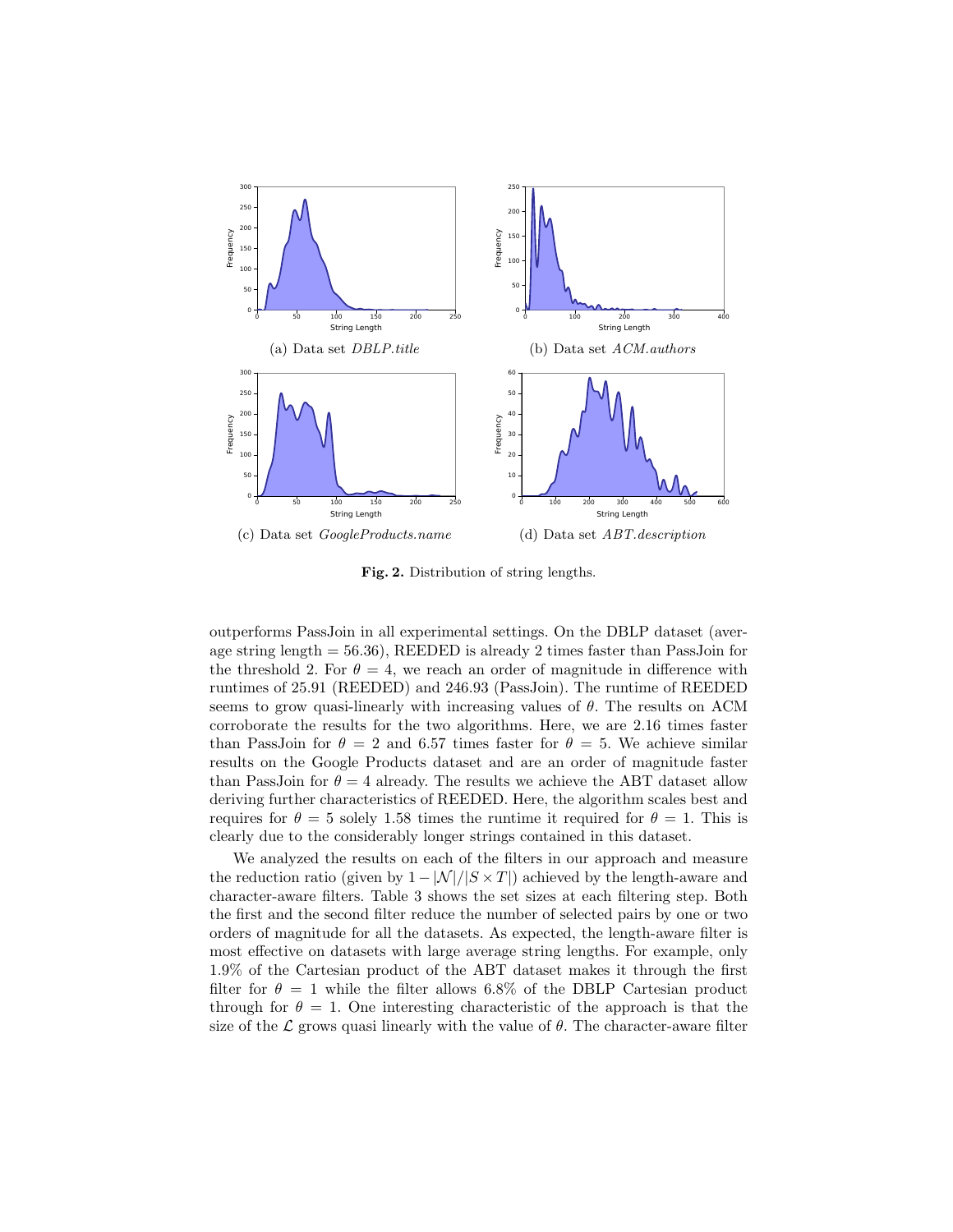|                     |                |         | Pass.Join   | <b>REEDED</b> |            |  |
|---------------------|----------------|---------|-------------|---------------|------------|--|
| Dataset             | $\theta$       | average | st.dev.     | average       | st.dev.    |  |
|                     |                | 10.75   | $\pm 0.92$  | 10.38         | $\pm$ 0.35 |  |
| DBLP.title          | $\overline{2}$ | 30.74   | $+5.00$     | 15.27         | $+0.76$    |  |
|                     | 3              | 89.60   | $\pm$ 1.16  | 19.84         | $\pm$ 0.14 |  |
|                     | 4              | 246.93  | ± 3.08      | 25.91         | $\pm$ 0.29 |  |
|                     | 5              | 585.08  | $\pm 5.47$  | 37.59         | $\pm$ 0.43 |  |
| <b>ACM.authors</b>  | $\overline{1}$ | 9.07    | $\pm 1.05$  | 6.16          | $\pm 0.07$ |  |
|                     | $\overline{2}$ | 18.53   | $\pm$ 0.22  | 8.54          | $\pm 0.29$ |  |
|                     | 3              | 42.97   | $\pm 1.02$  | 12.43         | $\pm$ 0.47 |  |
|                     | 4              | 98.86   | $\pm$ 1.98  | 20.44         | $\pm$ 0.27 |  |
|                     | 5              | 231.11  | $\pm 2.03$  | 35.13         | $\pm$ 0.35 |  |
|                     | 1              | 17.86   | $\pm$ 0.22  | 15.08         | ±2.50      |  |
|                     | $\overline{2}$ | 62.31   | $\pm 6.30$  | 20.43         | $\pm$ 0.10 |  |
| GoogleProducts.name | 3              | 172.93  | $\pm$ 1.59  | 27.99         | $\pm$ 0.19 |  |
|                     | 4              | 475.97  | $\pm 5.34$  | 42.46         | $\pm$ 0.32 |  |
|                     | 5              | 914.60  | $\pm 10.47$ | 83.71         | $\pm 0.97$ |  |
|                     | $\overline{1}$ | 74.41   | $\pm 1.80$  | 24.48         | ± 0.41     |  |
|                     | $\overline{2}$ | 140.73  | $\pm$ 1.40  | 27.71         | $\pm 0.29$ |  |
| ABT.description     | 3              | 217.55  | $\pm 7.72$  | 30.61         | $\pm 0.34$ |  |
|                     | 4              | 305.08  | ± 4.78      | 34.13         | $\pm 0.30$ |  |
|                     | 5              | 410.72  | $\pm$ 3.36  | 38.73         | $\pm$ 0.44 |  |

Table 2. Runtime results in seconds.

seems to have the opposite behavior to the length-aware filter and can discard more string pair on data with small average string lengths. For example, less than 1% of  $\mathcal L$  makes it through the filter for  $\theta = 1$  on the DBLP dataset while 5.1% of  $\mathcal L$  makes it through the same filter for  $\theta = 1$  on ABT.

We also measured the runtime improvement as well as the precision and recall we achieved by combining REEDED with the ACIDS approach and applying this combination to the datasets reported in [21]. The results are shown in Table 4. For the datasets on which the edit distance can be used, the approach achieves a superior precision and recall than state-of-the-art approaches (such as MARLIN [4] and Febrl [5]) which do not rely on data-specific measures. Yet, on more noisy datasets, the approach leads to poorer results. In particular, the edit distance has been shown not to be a good measure when the strings to be compared are too long. Also, the words contained in the source string may be completely different from the words contained in the target string, yet referring to the same meaning. A notable shortcoming of the ACIDS approach is the runtime, wherein the learning system iterated for at least 7 hours to find the weight configuration of the weighted edit distance and optimize the classification [21]. As shown in Table 4, REEDED enhances the execution time of ACIDS reducing the total runtime by 3 orders of magnitude on the DBLP–ACM and the ABT–Buy dataset.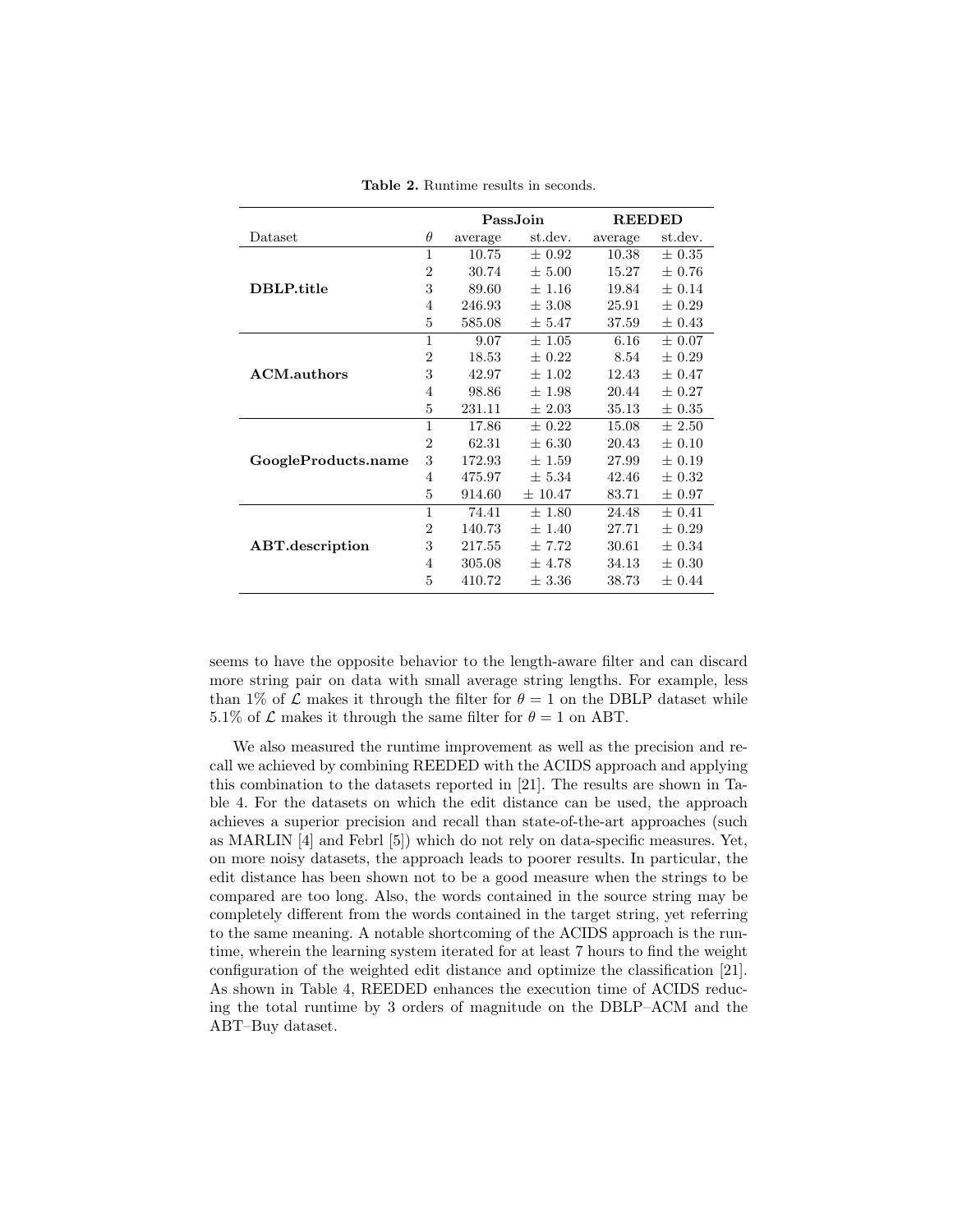| DBLP.title          | $\theta=1$   | $\theta = 2$ | $\theta = 3$ | $\theta = 4$ | $\theta=5$   |
|---------------------|--------------|--------------|--------------|--------------|--------------|
| $ S \times T $      | 6,843,456    | 6,843,456    | 6,843,456    | 6,843,456    | 6,843,456    |
| $ \mathcal{L} $     | 465,506      | 832,076      | 1,196,638    | 1,551,602    | 1,901,704    |
| $ \mathcal{N} $     | 4,320        | 4,428        | 5,726        | 11,382       | 30,324       |
| $ \mathcal{A} $     | 4,315        | 4,328        | 4,344        | 4,352        | 4,426        |
| $RR(\%)$            | 99.94        | 99.94        | 99.92        | 99.83        | 99.56        |
| <b>ACM</b> .authors | $\theta = 1$ | $\theta = 2$ | $\theta = 3$ | $\theta = 4$ | $\theta = 5$ |
| $ S \times T $      | 5,262,436    | 5,262,436    | 5,262,436    | 5,262,436    | 5,262,436    |
| $ \mathcal{L} $     | 370,538      | 646,114      | 901,264      | 1,139,574    | 1,374,482    |
| M                   | 3,820        | 5,070        | 24,926       | 104,482      | 218,226      |
| $ \mathcal{A} $     | 3,640        | 3,708        | 3,732        | 3,754        | 3,946        |
| $RR(\%)$            | 99.93        | 99.90        | 99.53        | 98.01        | 95.85        |
|                     |              |              |              |              |              |
| GooglePr.name       | $\theta=1$   | $\theta = 2$ | $\theta=3$   | $\theta = 4$ | $\theta=5$   |
| $ S \times T $      | 10,407,076   | 10,407,076   | 10,407,076   | 10,407,076   | 10,407,076   |
| $ \mathcal{L} $     | 616,968      | 1,104,644    | 1,583,148    | 2,054,284    | 2,513,802    |
| M                   | 4,196        | 4,720        | 9,278        | 38,728       | 153,402      |
| $ \mathcal{A} $     | 4,092        | 4,153        | 4,215        | 4,331        | 4,495        |
| $RR(\%)$            | 99.96        | 99.95        | 99.91        | 99.63        | 95.53        |
| ABT.description     | $\theta=1$   | $\theta = 2$ | $\theta = 3$ | $\theta = 4$ | $\theta = 5$ |
| $ S \times T $      | 1,168,561    | 1,168,561    | 1,168,561    | 1,168,561    | 1,168,561    |
| $ \mathcal{L} $     | 22,145       | 38,879       | 55,297       | 72,031       | 88,299       |
| IМ                  | 1,131        | 1,193        | 1,247        | 1,319        | 1,457        |
| $ \mathcal{A} $     | 1,087        | 1,125        | 1,135        | 1,173        | 1,189        |

**Table 3.** Numbers of pairs  $(s, t)$  returned by each filter. RR stands for the reduction ratio achieved by the combination of length-aware and character-aware filters.

## 5 Related Work

Our work is mostly related to the rapid execution of similarity functions and link discovery. Time-efficient string comparison algorithms such as PPJoin+ [24], EDJoin [23], PassJoin [12] and TrieJoin [6] were developed for the purpose of entity resolution and were integrated into frameworks such as LIMES [15]. In addition to time-efficient string similarity computation approaches for entity resolution, approaches for the efficient computation string and numeric similarities were developed in the area of link discovery. For example, [16] presents an approach based on the Cauchy-Schwarz inequality. The approaches HYPPO [13] and  $\mathcal{HR}^3$  [14] rely on space tiling in spaces with measures that can be split into independent measures across the dimensions of the problem at hand. Especially,  $H\mathcal{R}^3$  was shown to be the first approach that can achieve a relative reduction ratio  $r'$  less or equal to any given relative reduction ratio  $r > 1$ . Another way to go about computing  $\mathcal{R}(S, T, \delta, \theta)$  lies in the use of lossless blocking approaches such MultiBlock [7].

Manifold approaches have been developed on string similarity learning (see, e.g., [19, 4, 3, 2]). [4] for example learns edit distances by employing batch learn-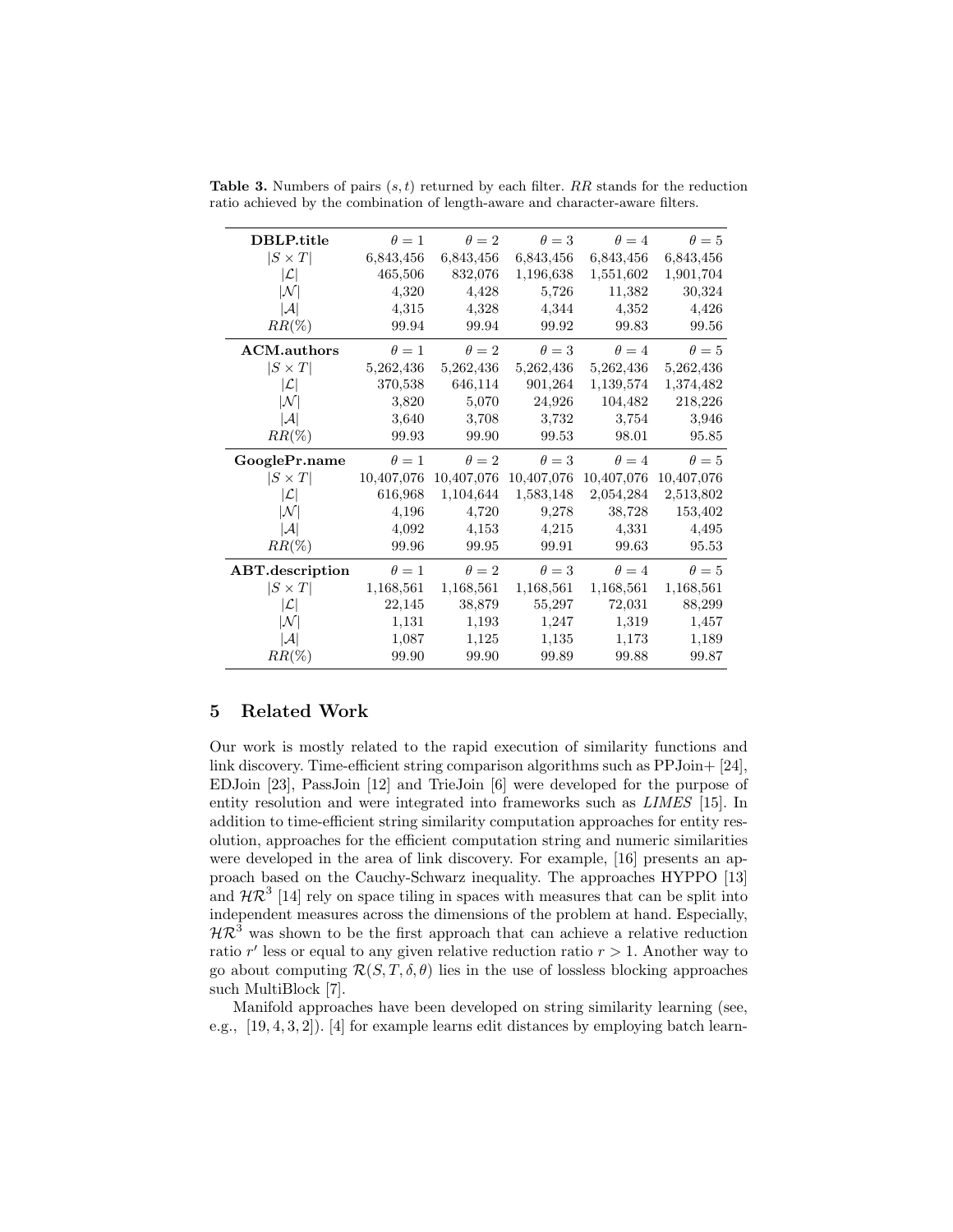|                  | DBLP-ACM |        |        | DBLP-Scholar | $ABT$ -Buy |        |
|------------------|----------|--------|--------|--------------|------------|--------|
| Labeled examples | 20       | 40     | 20     | 40           | 20         | 40     |
| F-score $(\%)$   | 88.98    | 97.92  | 70.22  | 87.85        | 0.40       | 0.60   |
| Precision $(\%)$ | 96.71    | 96.87  | 64.73  | 91.88        | 0.20       | 0.30   |
| Recall $(\%)$    | 82.40    | 99.00  | 76.72  | 84.16        | 100.00     | 100.00 |
| Without REEDED   | 27,108   | 26,316 | 30,420 | 30,096       | 44,172     | 43,236 |
| With REEDED      | 14.25    | 14.24  | 668.62 | 668.62       | 13.03      | 65.21  |

Table 4. Results for the combination of ACIDS and REEDED. The runtimes in the 2 rows at the bottom are in seconds.

ing and SVMs to record deduplication and points out that domain-specific similarities can improve the quality of classifiers. [3, 2] rely on a theory for good edit distances developed by [1] to determine classifiers based on edit distances that are guaranteed to remain under a given classification error. Yet, to the best of our knowledge, REEDED is the first approach for the time-efficient execution of weighted edit distances.

## 6 Conclusion

In this paper we presented REEDED, an approach for the time-efficient comparison of sets using weighted distances. After presenting the intuitions behind our approach, we proved that it is both correct and complete. We compared our approach with an extension of PassJoin for weighted edit distances and showed that we are more than an order of magnitude faster on 4 different data sets. REEDED is the cornerstone of a larger research agenda. As it enable to now run weighted edit distances on large datasets within acceptable times, it is also the key to developing active learning systems for link discovery that do not only learn link specifications but also similarity measures directly out of the data. As shown in [21], this combination promises to outperform the state of the art, which has relied on standard measures so far. In future work, we will thus combine REEDED with specification learning approaches such as EAGLE [18] and RAVEN [17] and study the effect of weighted edit distances on these approaches.

## References

- 1. Maria-Florina Balcan, Avrim Blum, and Nathan Srebro. Improved guarantees for learning via similarity functions. In COLT, pages 287–298, 2008.
- 2. Aurélien Bellet, Amaury Habrard, and Marc Sebban. Good edit similarity learning by loss minimization. Machine Learning, 89(1-2):5–35, 2012.
- 3. Aurlien Bellet, Amaury Habrard, and Marc Sebban. Learning good edit similarities with generalization guarantees. In Proceedings of the ECML/PKDD 2011, 2011.
- 4. Mikhail Bilenko and Raymond J. Mooney. Adaptive duplicate detection using learnable string similarity measures. In KDD, pages 39–48, 2003.